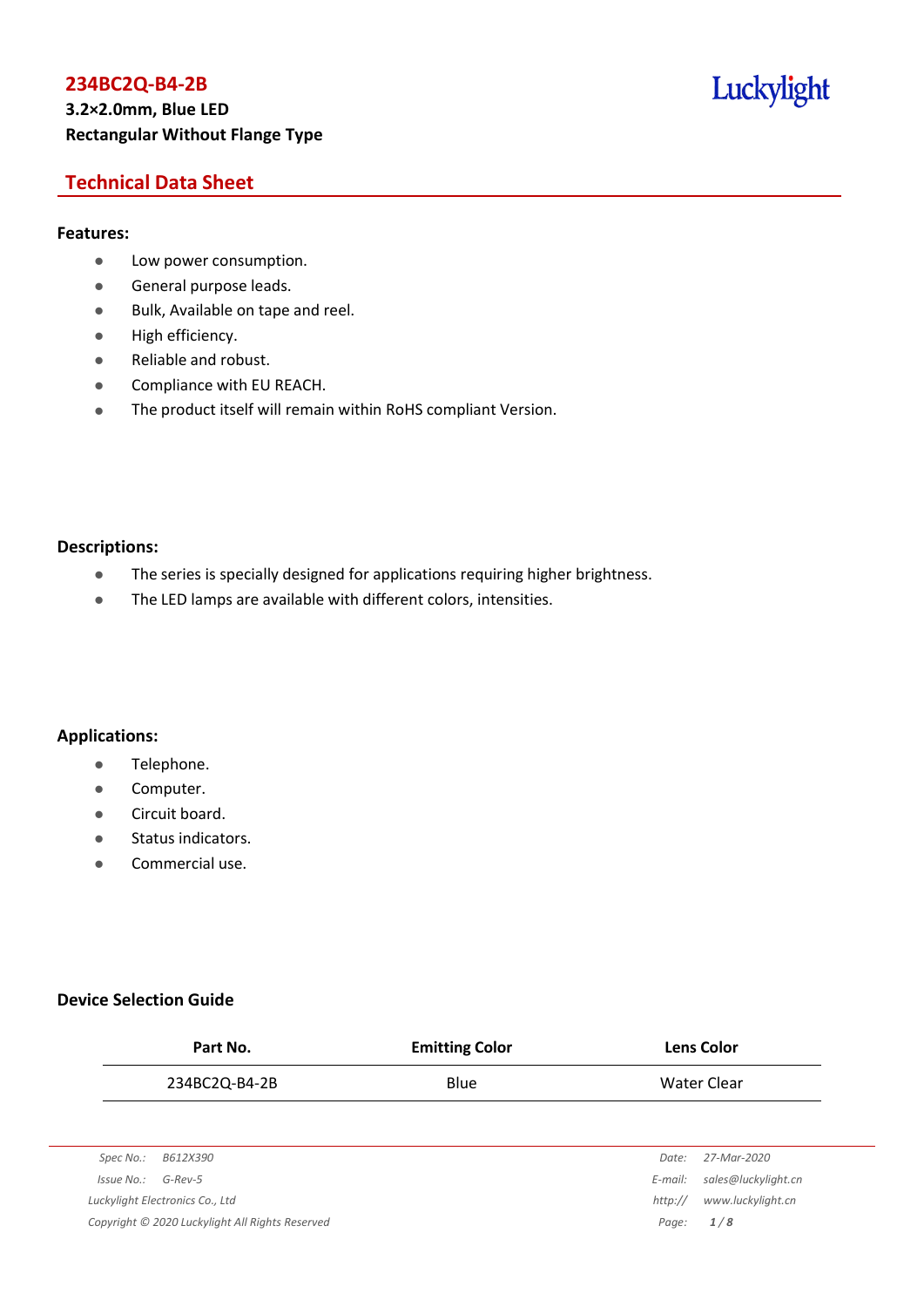**3.2×2.0mm, Blue LED Rectangular Without Flange Type**

## **Technical Data Sheet**

#### **Package Dimension:**



#### *Notes:*

*1. All dimensions are in millimeters (inches).*

*2. Tolerance is ± 0.25 mm (.010″) unless otherwise noted.*

*3. Protruded resin under flange is 1.00mm (.039″) max.*

*Luckylight Electronics Co., Ltd* 

*Copyright © 2020 Luckylight All Rights Reserved Page: 2 / 8*

| Spec No.:                                     | B612X390 | Date:       | 27-Mar-2020                 |
|-----------------------------------------------|----------|-------------|-----------------------------|
| 'ssue No.:                                    | G-Rev-5  |             | E-mail: sales@luckylight.cn |
| ckylight Electronics Co., Ltd                 |          |             | http:// www.luckylight.cn   |
| pyright © 2020 Luckylight All Rights Reserved |          | Page: $2/8$ |                             |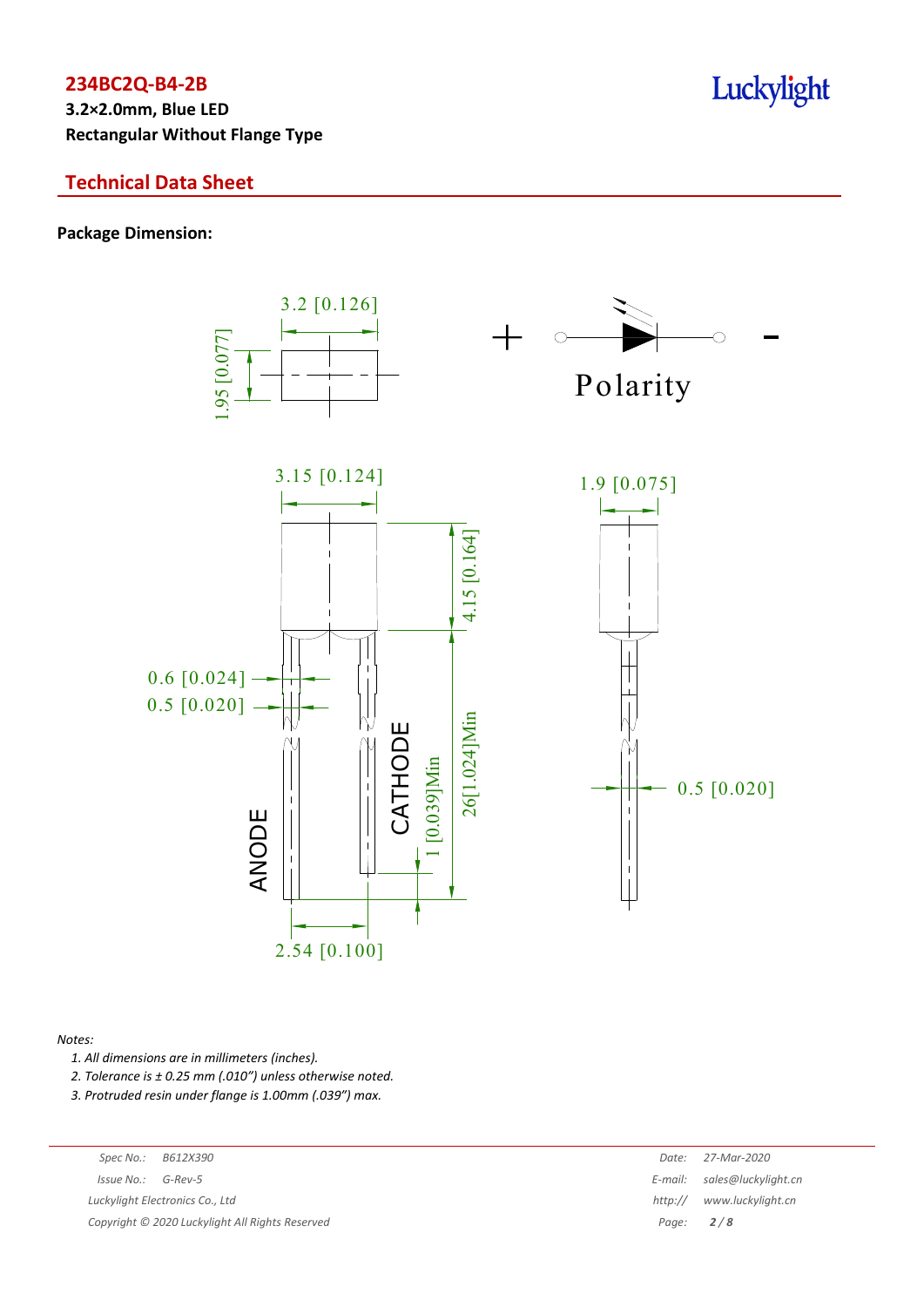## **3.2×2.0mm, Blue LED Rectangular Without Flange Type**

# Luckylight

## **Technical Data Sheet**

### **Absolute Maximum Ratings at Ta=25**℃

| <b>Parameters</b>                  | Symbol                       | Max.                                 | Unit |
|------------------------------------|------------------------------|--------------------------------------|------|
| Power Dissipation                  | $P_{d}$                      | 85                                   | mW   |
| Peak Forward Current (a)           | <b>IFP</b>                   | 100                                  | mA   |
| DC Forward Current <sup>(b)</sup>  | IF.                          | 25                                   | mA   |
| Reverse Voltage                    | $V_{R}$                      | 5                                    | ٧    |
| <b>Operating Temperature Range</b> | $T_{\mathsf{opr}}$           | -40 $^{\circ}$ C to +80 $^{\circ}$ C |      |
| Storage Temperature Range          | ${\mathsf T}_{\textsf{stg}}$ | -40 $^{\circ}$ C to +85 $^{\circ}$ C |      |
| <b>Soldering Temperature</b>       | $T_{\sf sld}$                | $260^{\circ}$ for 5 Seconds          |      |

*Notes:*

*a. Derate linearly as shown in derating curve.*

*b. Duty Factor = 10%, Frequency = 1 kHz.*

#### **Electrical Optical Characteristics at Ta=25**℃

| <b>Parameters</b>                  | Symbol          | Min.  | Typ. | Max.  | Unit | <b>Test Condition</b> |
|------------------------------------|-----------------|-------|------|-------|------|-----------------------|
| Luminous Intensity <sup>(a)</sup>  | ١v              | 460   | 780  | $---$ | mcd  | $IF = 20mA$           |
| Viewing Angle (b)                  | $2\theta_{1/2}$ | $---$ | 130  | $---$ | deg. | $IF = 20mA$           |
| Peak Emission Wavelength           | λp              |       | 468  |       | nm   | $IF = 20mA$           |
| Dominant Wavelength <sup>(c)</sup> | λd              | $---$ | 470  | ---   | nm   | $IF = 20mA$           |
| Spectral Line Half-Width           | Δλ              | $---$ | 20   |       | nm   | $IF = 20mA$           |
| Forward Voltage                    | VF              | 2.6   | 3.0  | 3.4   | ٧    | $IF = 20mA$           |
| <b>Reverse Current</b>             | IR              |       |      | 10    | μA   | $VR=5V$               |

*Notes:*

a. Luminous intensity is measured with a light sensor and filter combination that approximates the CIE eye-response curve. The Iv guarantee *must be included with ±15% testing tolerance.*

*b. 2θ1/2 is the o-axis angle where the luminous intensity is 1⁄2 the peak intensity.*

c. The dominant wavelength ( $\lambda$ d) is derived from the CIE chromaticity diagram and represents the single wavelength which defines the color *of the device.*

|                      | Spec No.: B612X390              | Date: | 27-Mar-2020                 |
|----------------------|---------------------------------|-------|-----------------------------|
| $Issue No.: G-Rev-5$ |                                 |       | E-mail: sales@luckylight.cn |
|                      | Luckylight Electronics Co., Ltd |       | http:// www.luckylight.cn   |
|                      |                                 |       |                             |

*Copyright © 2020 Luckylight All Rights Reserved Page: 3 / 8*

| Date:   | 27-Mar-2020         |
|---------|---------------------|
| E-mail: | sales@luckylight.cn |
| http:// | www.luckylight.cn   |
| Page:   | 3/8                 |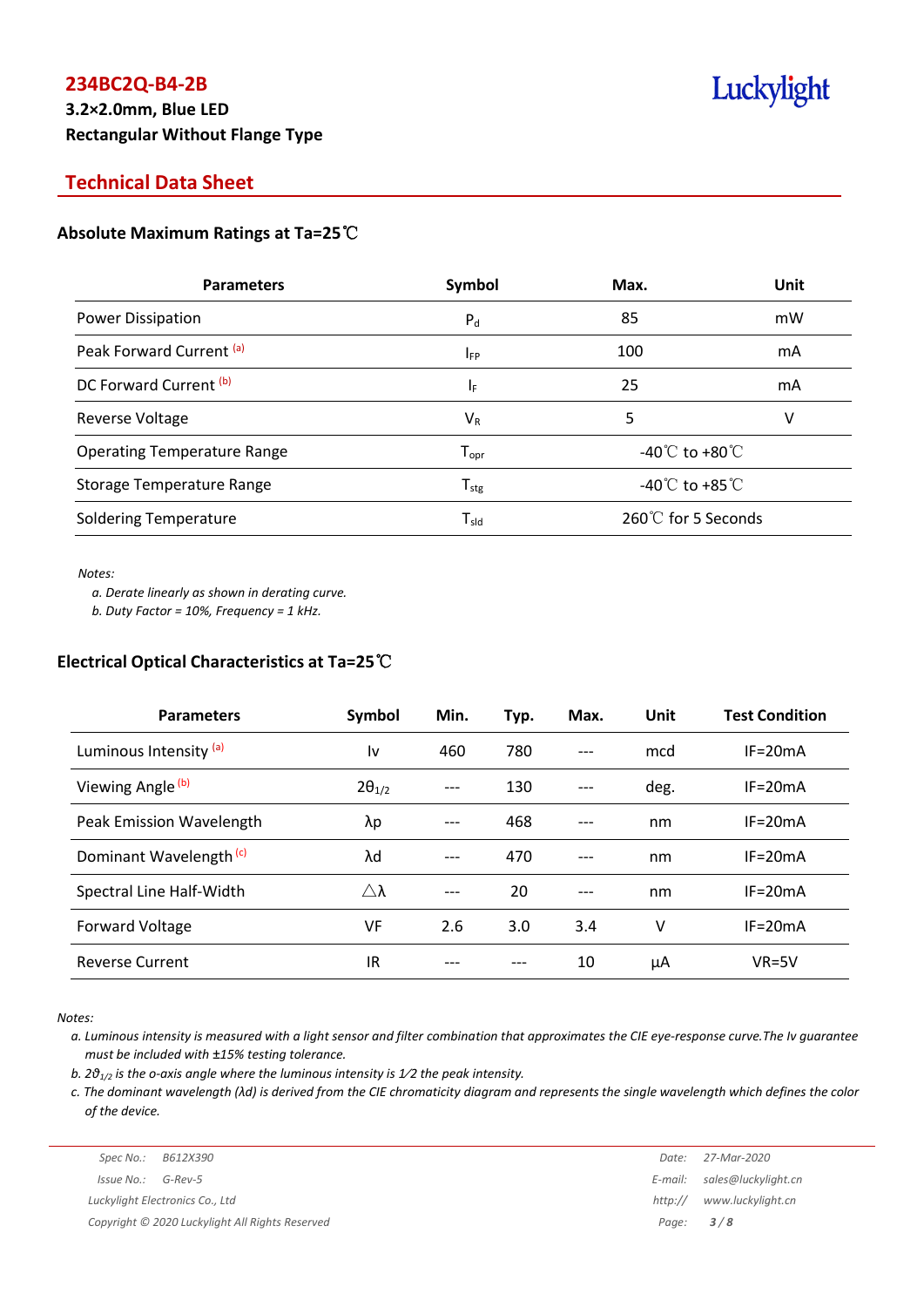**3.2×2.0mm, Blue LED Rectangular Without Flange Type**

## **Technical Data Sheet**

## **Typical Electrical / Optical Characteristics Curves (25**℃ **Ambient Temperature Unless Otherwise Noted)**



Forward Current & Forward Voltage Ta=25℃ 50 Forward Current IF (mA) Forward Current IF (mA) 40 30 20 10  $0^{1}$ <br>2.6 2.8 3.0 3.2 3.4 3.6 3.8 Forward Voltage VF (V)

Luminous Intensity & Forward Current





*Spec No.: B612X390 Date: 27-Mar-2020 Issue No.: G-Rev-5 E-mail: sales@luckylight.cn Luckylight Electronics Co., Ltd http:// www.luckylight.cn*

*Copyright © 2020 Luckylight All Rights Reserved Page: 4 / 8*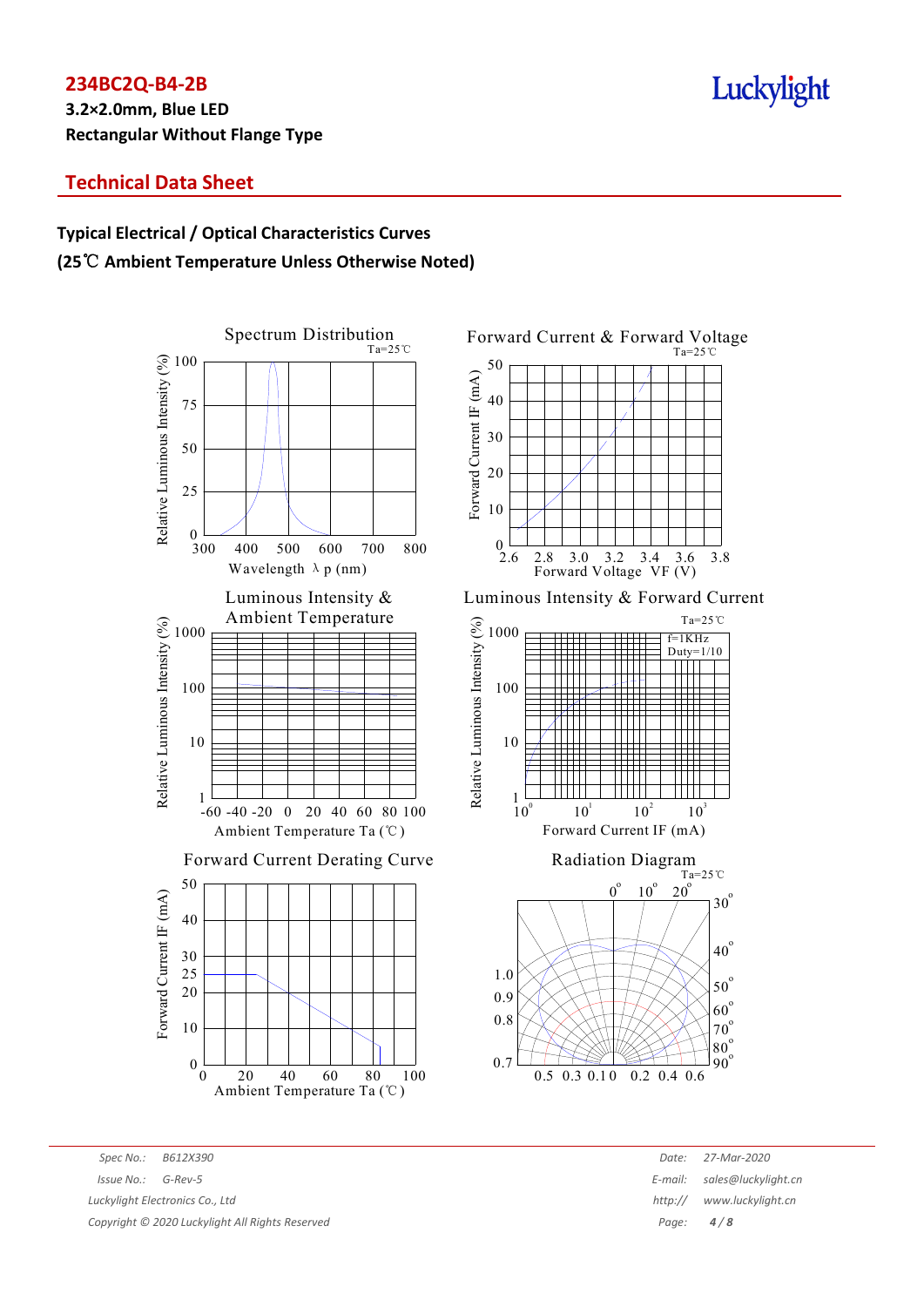**3.2×2.0mm, Blue LED Rectangular Without Flange Type**

## **Technical Data Sheet**

### **Packing & Label Specifications:**



Luckylight

Packing Quantity:

- a. 1000 PCS/bag.
- b. 12000 PCS/Inner Box.
- c. 6 Inner Boxes/Outside Box.

| Spec No.:<br>B612X390                           | Date:   | 27-Mar-2020                 |
|-------------------------------------------------|---------|-----------------------------|
| $Is sue No.:  G-Rev-5$                          |         | E-mail: sales@luckylight.cn |
| Luckylight Electronics Co., Ltd                 | http:// | www.luckylight.cn           |
| Copyright © 2020 Luckylight All Rights Reserved |         | Page: $5/8$                 |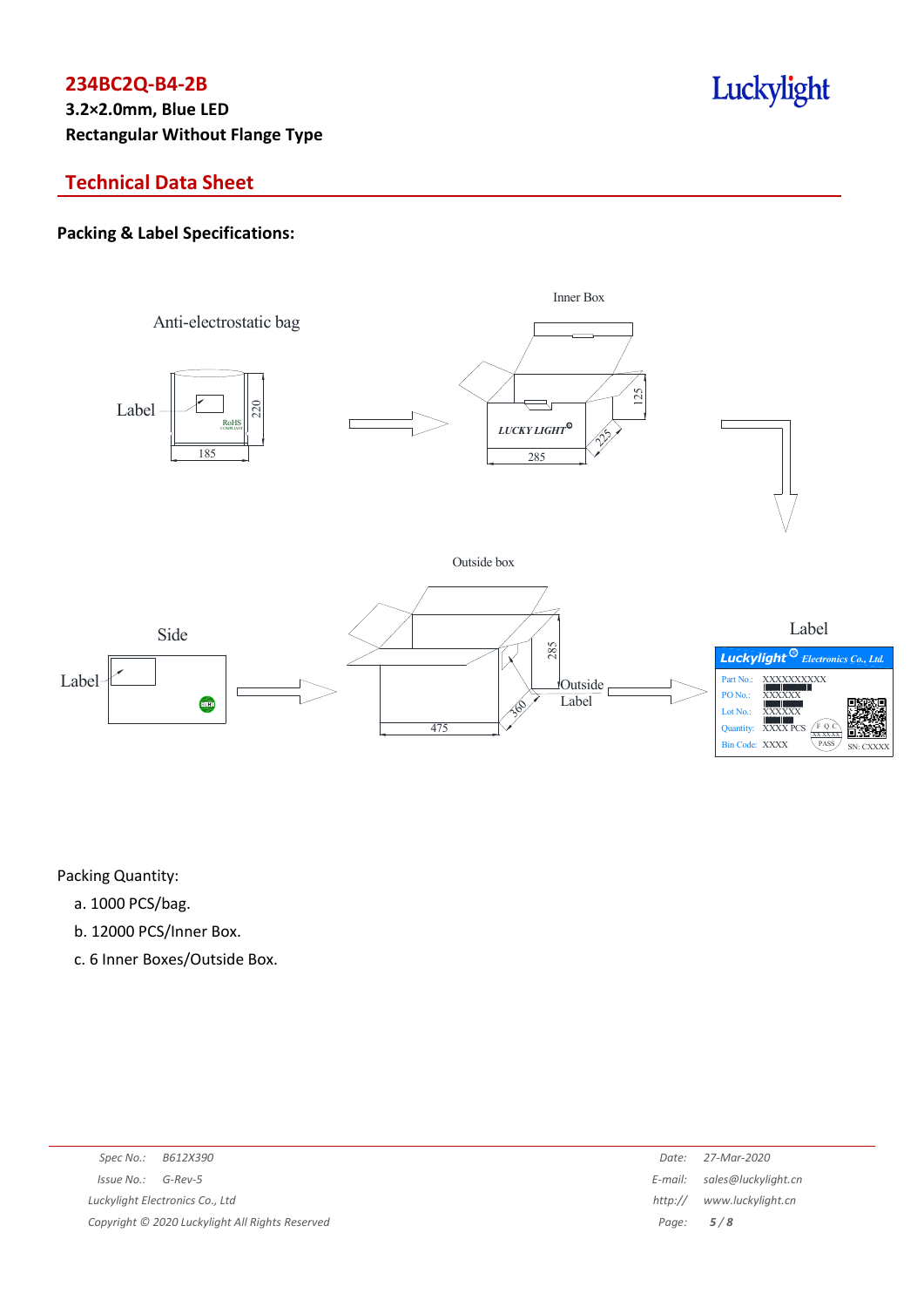## **Technical Data Sheet**

#### **CAUTIONS**

#### 1. **Over-current-proof**

Customer must apply resistors for protection, otherwise slight voltage shift will cause big current change (Burn out will happen).

#### 2. **Storage**

- 2.1 The LEDs should be stored at 30°C or less and 70%RH or less after being shipped from Luckylight and the storage life limits are 3 months. If the LEDs are stored for 3 months or more, they can be stored for a year in a sealed container with a nitrogen atmosphere and moisture absorbent material.
- 2.2 Please avoid rapid transitions in ambient temperature, especially, in high humidity environments where condensation can occur.

#### 3. **Cleaning**

Use alcohol-based cleaning solvents such as isopropyl alcohol to clean the LEDs if necessary.

#### 4. **Lead Forming & Assembly**

During lead forming, the leads should be bent at a point at least 1.6mm from the base of LED lens. Do not use the base of the lead frame as a fulcrum during forming. Lead forming must be done before soldering, at normal temperature. During assembly on PCB, use minimum clinch force possible to avoid excessive mechanical stress.

#### 5. **Soldering**

When soldering, for Lamp without stopper type and must be leave a minimum of 3mm clearance from the base of the lens to the soldering point. Do not apply any external stress to the lead frame during soldering while the LED is at high temperature.

#### Recommended soldering conditions:

|                | <b>Soldering Iron</b>               |                               | <b>Wave Soldering</b>                |
|----------------|-------------------------------------|-------------------------------|--------------------------------------|
| Temperature    | $300^{\circ}$ C Max.<br>3 sec. Max. | Pre-heat<br>Pre-heat Time     | $100^{\circ}$ C Max.<br>60 sec. Max. |
| Soldering Time | (one time only)                     | Solder Wave<br>Soldering Time | $260^{\circ}$ C Max.<br>5 sec. Max.  |

*Note:*

a. Excessive soldering temperature and / or time might result in deformation of the LED lens or catastrophic failure of the LED.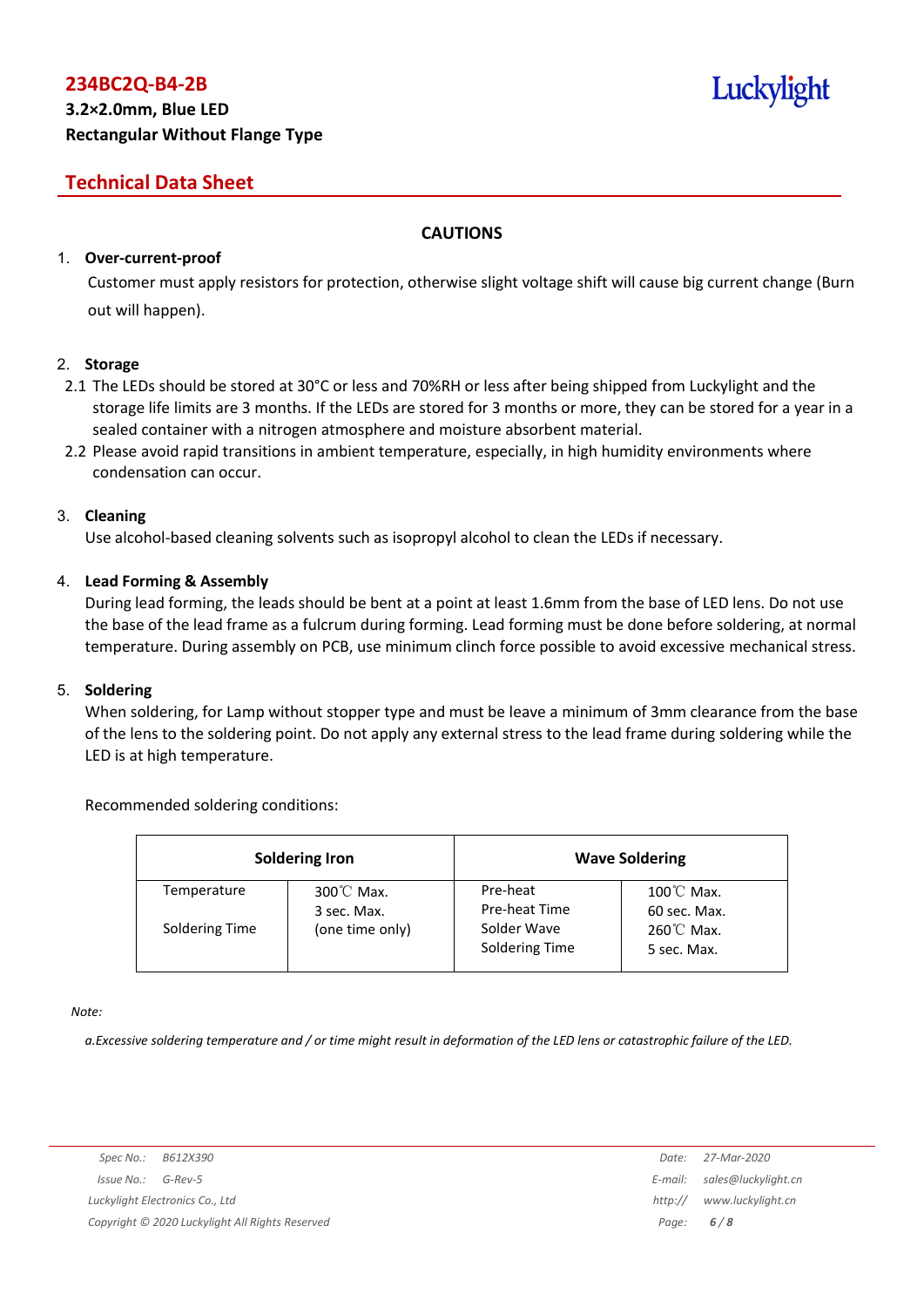## **3.2×2.0mm, Blue LED Rectangular Without Flange Type**

### **Technical Data Sheet**

Recommended Wave Soldering Profiles



#### *Notes:*

a. Recommend pre-heat temperature of 105° C or less (as measured with a thermocouple attached to the LED pins) prior to immersion in the *solder wave with a maximum solder bath temperature of 260° C.*

*b.Peak wave soldering temperature between 245° C ~ 255°C for 3 sec (5 sec max).*

*c.Do not apply stress to the epoxy resin while the temperature is above 85°C.*

*d.Fixtures should not incur stress on the component when mounting and during soldering process.*

*e.SAC 305 solder alloy is recommended.*

*f.No more than one wave soldering pass.*

#### 6. **Drive Method**

An LED is a current-operated device. In order to ensure intensity uniformity on multiple LEDs connected in parallel in an application, it is recommended that a current limiting resistor be incorporated in the drive circuit, in series with each LED as shown in Circuit A below.

**Circuit model A** 

**Circuit model B** 





(A) Recommended circuit

(B) The brightness of each LED might appear different due to the differences in the I-V characteristics of those LEDs.

|                                                 | Spec No.:  | B612X390    | Date:             | 27-Mar-2020         |
|-------------------------------------------------|------------|-------------|-------------------|---------------------|
|                                                 | Issue No.: | G-Rev-5     | E-mail:           | sales@luckylight.cn |
| Luckylight Electronics Co., Ltd                 |            | http://     | www.luckylight.cn |                     |
| Copyright © 2020 Luckylight All Rights Reserved |            | Page: $7/8$ |                   |                     |

|                  | Date: 27-Mar-2020           |
|------------------|-----------------------------|
|                  | E-mail: sales@luckylight.cn |
|                  | http:// www.luckylight.cn   |
| Page: <b>7/8</b> |                             |